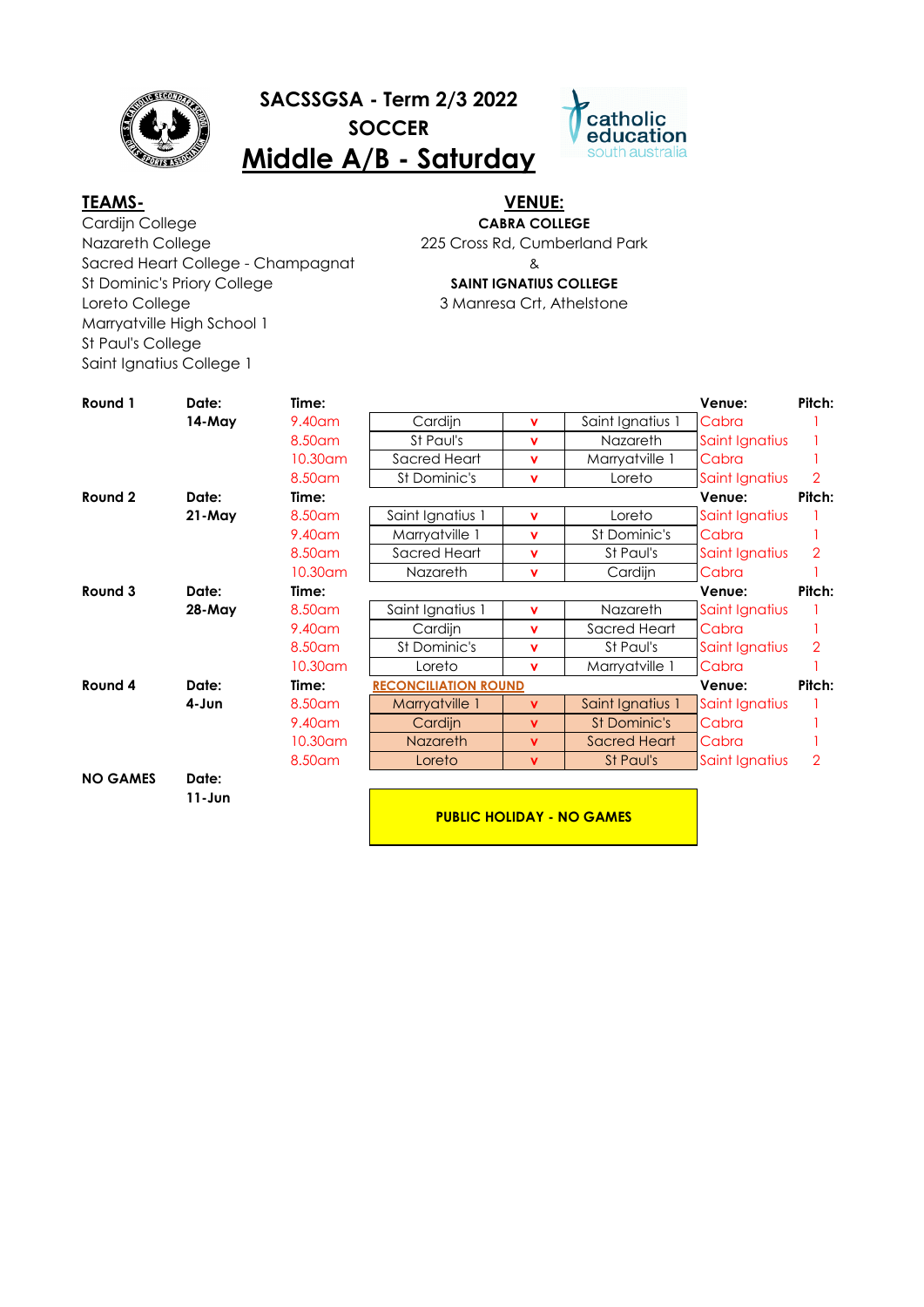

## **SACSSGSA - Term 2/3 2022 SOCCER Middle C - Saturday**



St Aloysius College 1 Kildare College St Aloysius College 2 Saint Ignatius College 2 Marryatville High School 2

## **TEAMS- VENUE: SAINT IGNATIUS COLLEGE**

3 Manresa Crt, Athelstone

| Round 1         | Date:         | Time:     |                                  |             |                  | Pitch:         |  |
|-----------------|---------------|-----------|----------------------------------|-------------|------------------|----------------|--|
|                 | 14-May        |           | Marryatville 2                   | $\mathbf v$ | <b>BYE</b>       |                |  |
|                 |               | 9.40 am   | St Aloysius 1                    | $\mathbf v$ | Saint Ignatius 2 |                |  |
|                 |               | 9.40am    | St Aloysius 2                    | <b>V</b>    | Kildare          | $\overline{2}$ |  |
| Round 2         | Date:         |           |                                  |             |                  | Pitch:         |  |
|                 | 21-May        |           | <b>BYE</b>                       | $\mathbf v$ | Kildare          |                |  |
|                 |               | 9.40 am   | Saint Ignatius 2                 | $\mathbf v$ | St Aloysius 2    |                |  |
|                 |               | 9.40am    | St Aloysius 1                    | $\mathbf v$ | Marryatville 2   | $\overline{2}$ |  |
| Round 3         | Date:         | Time:     |                                  |             |                  | Pitch:         |  |
|                 | <b>28-May</b> |           | <b>BYE</b>                       | $\mathbf v$ | Saint Ignatius 2 |                |  |
|                 |               | $9.40$ am | Marryatville 2                   | $\mathbf v$ | Kildare          |                |  |
|                 |               | $9.40$ am | St Aloysius 2                    | $\mathbf v$ | St Aloysius 1    | $\overline{2}$ |  |
| Round 4         | Date:         | Time:     | <b>RECONCILIATION ROUND</b>      |             |                  | Pitch:         |  |
|                 | 4-Jun         |           | St Aloysius 1                    | v           | <b>BYE</b>       |                |  |
|                 |               | $9.40$ am | Marryatville 2                   | <b>V</b>    | St Aloysius 2    | $\mathcal{P}$  |  |
|                 |               | 9.40am    | Kildare                          | <b>V</b>    | Saint Ignatius 2 |                |  |
| <b>NO GAMES</b> | Date:         |           |                                  |             |                  |                |  |
|                 | $11 - Jun$    |           |                                  |             |                  |                |  |
|                 |               |           | <b>PUBLIC HOLIDAY - NO GAMES</b> |             |                  |                |  |